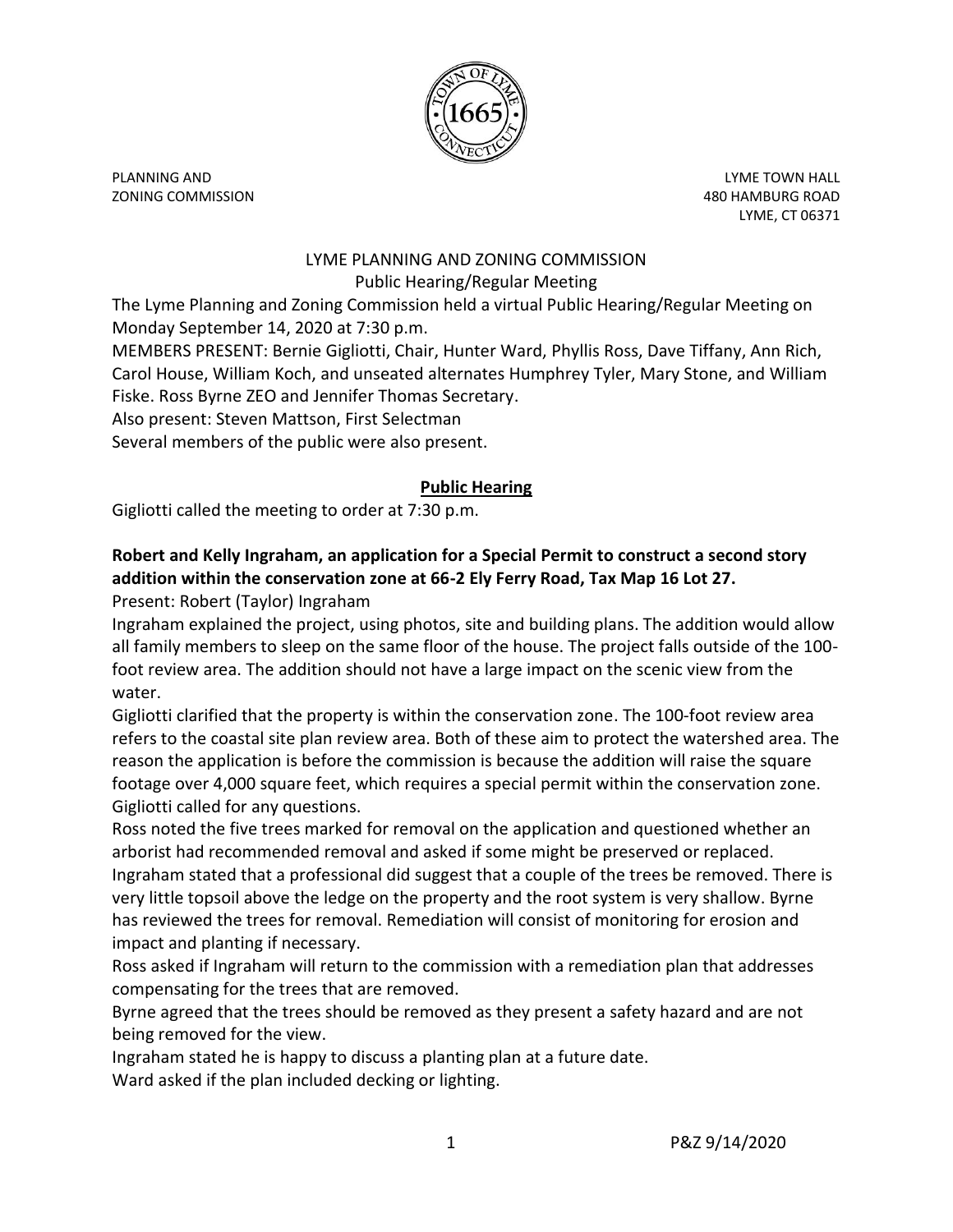Ingraham stated there will be a balcony about 4 feet in depth on the waterside. There would be one or two sconces to light the deck but no spotlights.

Gigliotti stated that he is familiar with the property and stated that it sits on ledge. He cautioned that any tree with a taproot would be compromised and so future plantings should have a shallow root system.

Ingraham stated that the square footage will be about 4,095 square feet upon completion. Gigliotti called for any comment from the public. No comments were made.

Gigliotti closed the public hearing and the regular meeting opened at 7:49 p.m.

### **Regular Meeting**

# **Robert and Kelly Ingraham, an application for a Special Permit to construct a second story addition within the conservation zone at 66-2 Ely Ferry Road, Tax Map 16 Lot 27.**

Present: Robert (Taylor) Ingraham

Gigliotti called for any further discussion on the application.

Koch made a motion to approve the application as presented. Ross seconded the motion. Gigliotti stated that Byrne is aware of the tree removal and can make sure the commission receives a proposal for review in the future. The motion carried with one abstention from Tiffany.

# **Discussion of the Lyme Town Selectmen request for a letter of support of the acceptance of the North Lyme Cemetery located on Hamburg Road in Lyme, Tax Map 27 Lot 105 along with the assets of the North Lyme Cemetery Association and a finding that the acceptance is consistent with the Lyme Plan of Conservation and Development.**

Present: Steven Mattson, First Selectman

Mattson explained that the North Lyme Cemetery Association is no longer able to continue to care for the property and is willing to donate the parcel to the town along with the assets of the association which is currently about \$70,000.00. Those funds would then be used to support the North Lyme Cemetery as well as the other town cemeteries.

The Board of Selectman is requesting a finding from the commission that acceptance would be consistent with the Lyme Plan of Conservation and Development and a letter of support from the commission. The final acceptance would come at a town meeting with a vote by the residents.

Fiske asked if the \$70,000 would be used for maintenance and how long the money would last and Mattson stated the money should sustain the cemetery for 25-30 years before the town took on the financial burden of maintenance.

Gigliotti stated that the Plan of Conservation and Development (POCD) does not specifically address cemeteries but does state the importance of preserving archeologically significant areas. In this way, acceptance is consistent with the POCD.

Tiffany and Stone stated that they agree with this finding.

Gigliotti called for a motion to approve the acceptance of the North Lyme Cemetery. House made the motion, seconded by Koch, and the motion passed unanimously.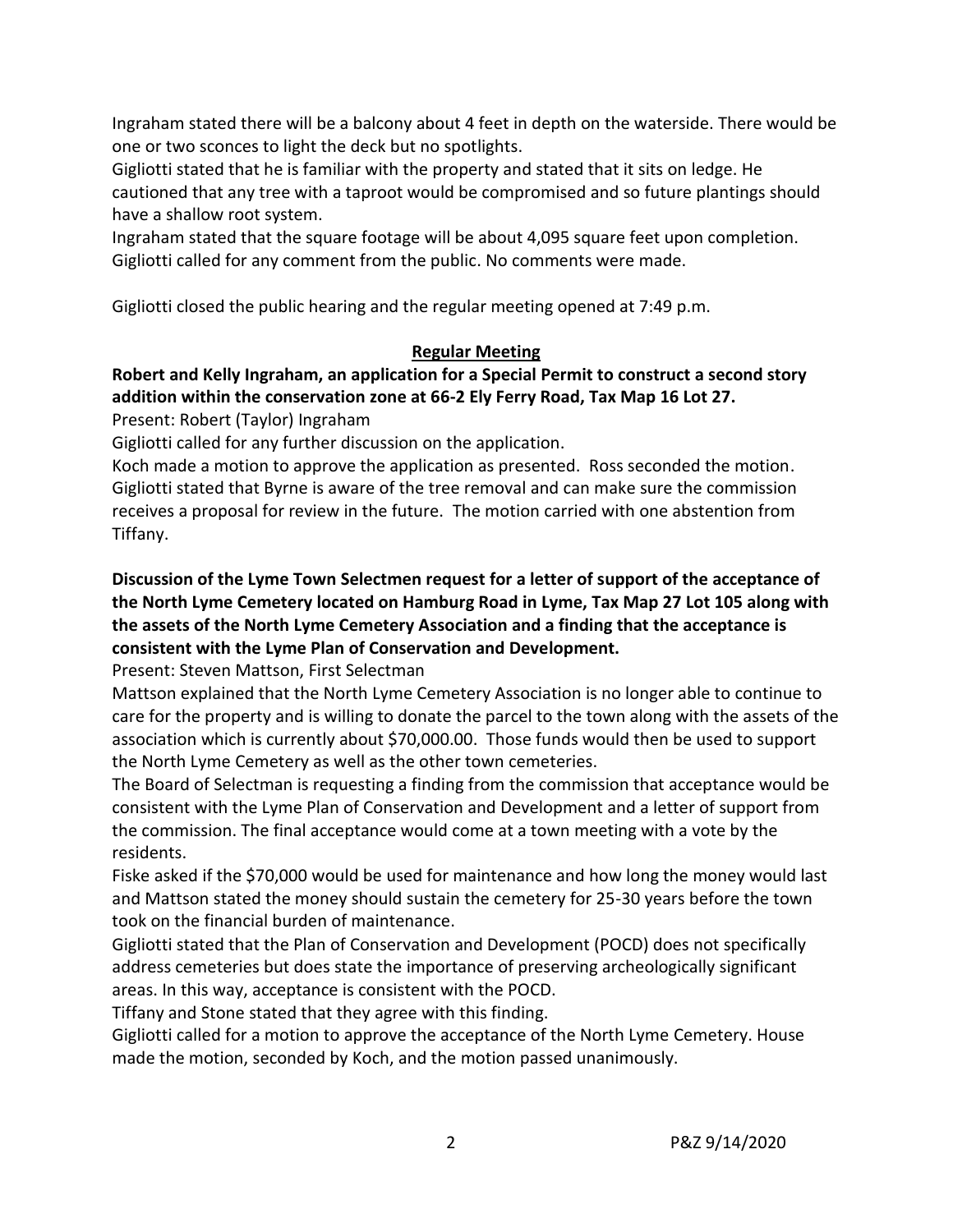#### **Old Business**

#### **Update on Short Term Rental (STR) regulations from working group**

Gigiliotti stated that a report was sent by the working group to the commission members earlier in the day and asked that the group explain their progress.

Stone stated that the report included a summary, parameters that the group worked within and the questions the group raised, as well as the email exchanges by the working group.

Stone read the eight questions for consideration by the commission for the group.

Tyler stated that the working group did not come up with any recommendations because the group felt that they were advised that the Freedom of Information Act (FOIA) did not allow for working groups to come up with specific recommendations on their own.

Byrne stated that he believes the group misinterpreted his interpretation of the FOIA. Byrne clarified that he meant that the group should not come to a decision outside a formal meeting, but should present recommendations along with the group's findings and the full commission will act on the recommendations.

Gigliotti stated that the working group is formed to research the issue and bring forward recommendations to the full commission and should not be seen as violating FOIA.

House stated that she believes the working group came to a general consensus and would be able to make a recommendation if that is what the commission agreed to and the working group agreed.

Gigliotti stated that this is what he and the commission is looking for and asked the group to bring forth their findings, pros and cons, considerations, and a final recommendation at a future meeting.

Tyler pointed to the three options listed in the report of 1) No STR permitted, 2) No STR permitted unless they are legally permitted B&B, and 3) STR with various restrictions. The working group's consensus was to use option #2.

Gigliotti asked if this would be an ordinance or a regulation change. After discussion, the commission agrees that there are pros and cons to either option but a regulation change appears the better option for several reasons. The town does not have a police presence, regulations can be changed over time if necessary, there is flexibility within the regulations, etc. Koch made the point that the ordinance would apply to all current STRs and nothing would be grandfathered in.

Mattson questioned whether an ordinance might be passed along with a regulation change to cover current and future STRs and Gigliotti stated this may be possible.

Koch stated that the appeal of Option #2 and the less than 30-day restrictions is that less regulations would be needed.

Tiffany questioned if the working group has reviewed the POCD while addressing the STR issue. Tyler pointed out that option #3 would create a problem with enforcement. The restrictions may be meaningless if they are unable to be enforced and the commission agreed.

Gigliotti stated that the working group is charged with drafting a document in the form of a draft ordinance or regulation that the commission can then comment and agree on.

Gigliotti also reminded the commission that they should have received a copies of two letters with regards to 26 Old Hamburg Road, one from the current owners and another signed by several neighbors disputing that there have been problems with that location. Gigliotti